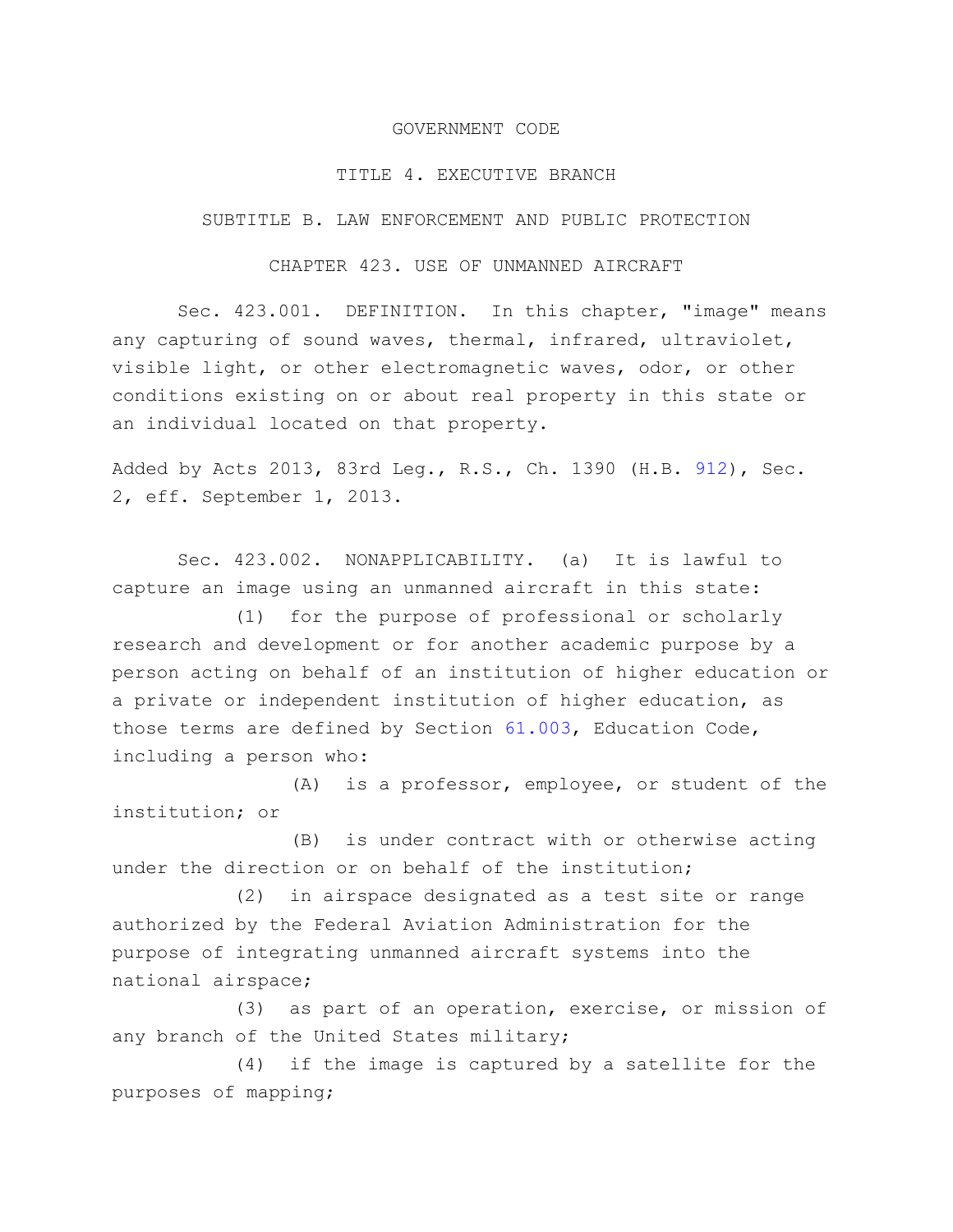(5) if the image is captured by or for an electric or natural gas utility:

(A) for operations and maintenance of utility facilities for the purpose of maintaining utility system reliability and integrity;

(B) for inspecting utility facilities to determine repair, maintenance, or replacement needs during and after construction of such facilities;

(C) for assessing vegetation growth for the purpose of maintaining clearances on utility easements; and

(D) for utility facility routing and siting for the purpose of providing utility service;

(6) with the consent of the individual who owns or lawfully occupies the real property captured in the image;

(7) pursuant to a valid search or arrest warrant;

(8) if the image is captured by a law enforcement authority or a person who is under contract with or otherwise acting under the direction or on behalf of a law enforcement authority:

(A) in immediate pursuit of a person law enforcement officers have reasonable suspicion or probable cause to suspect has committed an offense, not including misdemeanors or offenses punishable by a fine only;

(B) for the purpose of documenting a crime scene where an offense, not including misdemeanors or offenses punishable by a fine only, has been committed;

(C) for the purpose of investigating the scene of:

(i) a human fatality;

(ii) a motor vehicle accident causing death or serious bodily injury to a person; or

(iii) any motor vehicle accident on a state highway or federal interstate or highway;

(D) in connection with the search for a missing person;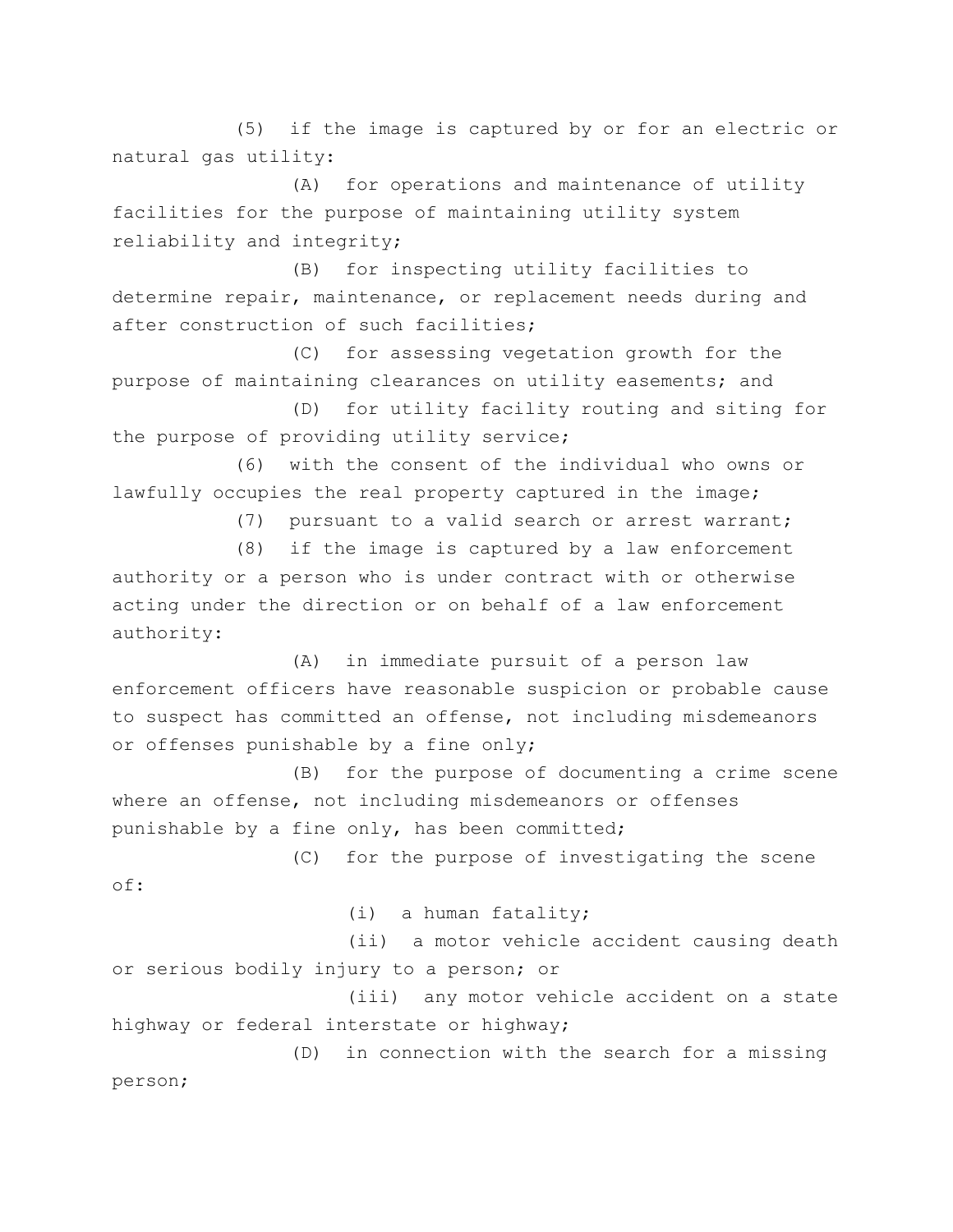(E) for the purpose of conducting a high-risk tactical operation that poses a threat to human life; or

(F) of private property that is generally open to the public where the property owner consents to law enforcement public safety responsibilities;

(9) if the image is captured by state or local law enforcement authorities, or a person who is under contract with or otherwise acting under the direction or on behalf of state authorities, for the purpose of:

(A) surveying the scene of a catastrophe or other damage to determine whether a state of emergency should be declared;

(B) preserving public safety, protecting property, or surveying damage or contamination during a lawfully declared state of emergency; or

(C) conducting routine air quality sampling and monitoring, as provided by state or local law;

(10) at the scene of a spill, or a suspected spill, of hazardous materials;

(11) for the purpose of fire suppression;

(12) for the purpose of rescuing a person whose life or well-being is in imminent danger;

(13) if the image is captured by a Texas licensed real estate broker in connection with the marketing, sale, or financing of real property, provided that no individual is identifiable in the image;

(14) of real property or a person on real property that is within 25 miles of the United States border;

(15) from a height no more than eight feet above ground level in a public place, if the image was captured without using any electronic, mechanical, or other means to amplify the image beyond normal human perception;

(16) of public real property or a person on that property;

(17) if the image is captured by the owner or operator of an oil, gas, water, or other pipeline for the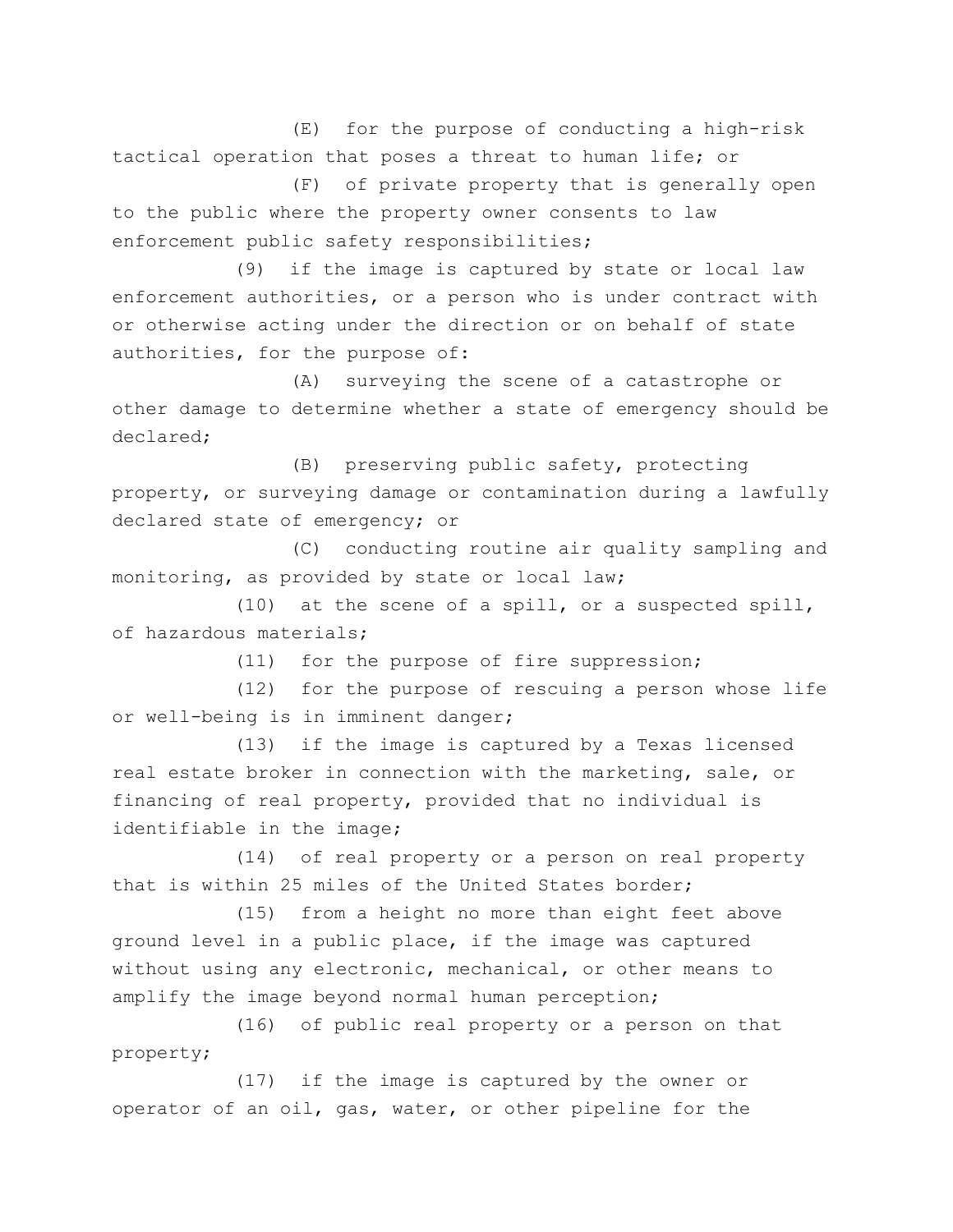purpose of inspecting, maintaining, or repairing pipelines or other related facilities, and is captured without the intent to conduct surveillance on an individual or real property located in this state;

(18) in connection with oil pipeline safety and rig protection;

(19) in connection with port authority surveillance and security;

(20) if the image is captured by a registered professional land surveyor in connection with the practice of professional surveying, as those terms are defined by Section [1071.002,](http://www.statutes.legis.state.tx.us/GetStatute.aspx?Code=OC&Value=1071.002) Occupations Code, provided that no individual is identifiable in the image; or

(21) if the image is captured by a professional engineer licensed under Subchapter G, Chapter [1001,](http://www.statutes.legis.state.tx.us/GetStatute.aspx?Code=OC&Value=1001) Occupations Code, in connection with the practice of engineering, as defined by Section [1001.003,](http://www.statutes.legis.state.tx.us/GetStatute.aspx?Code=OC&Value=1001.003) Occupations Code, provided that no individual is identifiable in the image.

(b) This chapter does not apply to the manufacture, assembly, distribution, or sale of an unmanned aircraft.

Added by Acts 2013, 83rd Leg., R.S., Ch. 1390 (H.B. [912\)](http://www.legis.state.tx.us/tlodocs/83R/billtext/html/HB00912F.HTM), Sec. 2, eff. September 1, 2013. Amended by:

Acts 2015, 84th Leg., R.S., Ch. 360 (H.B. [2167\)](http://www.legis.state.tx.us/tlodocs/84R/billtext/html/HB02167F.HTM), Sec. 1, eff. September 1, 2015.

Sec. 423.003. OFFENSE: ILLEGAL USE OF UNMANNED AIRCRAFT TO CAPTURE IMAGE. (a) A person commits an offense if the person uses an unmanned aircraft to capture an image of an individual or privately owned real property in this state with the intent to conduct surveillance on the individual or property captured in the image.

(b) An offense under this section is a Class C misdemeanor.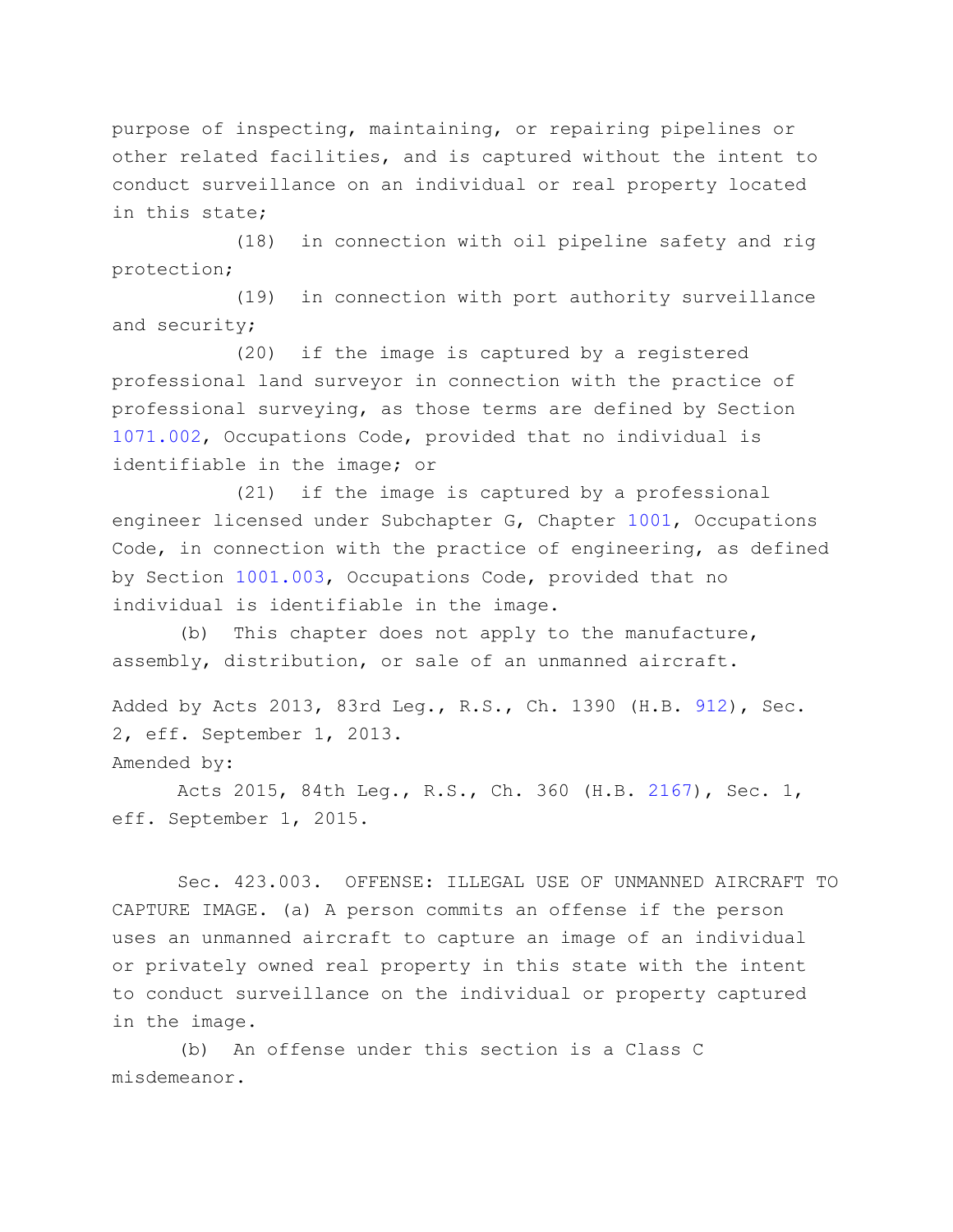(c) It is a defense to prosecution under this section that the person destroyed the image:

(1) as soon as the person had knowledge that the image was captured in violation of this section; and

(2) without disclosing, displaying, or distributing the image to a third party.

(d) In this section, "intent" has the meaning assigned by Section [6.03,](http://www.statutes.legis.state.tx.us/GetStatute.aspx?Code=PE&Value=6.03) Penal Code.

Added by Acts 2013, 83rd Leg., R.S., Ch. 1390 (H.B. [912\)](http://www.legis.state.tx.us/tlodocs/83R/billtext/html/HB00912F.HTM), Sec. 2, eff. September 1, 2013.

Sec. 423.004. OFFENSE: POSSESSION, DISCLOSURE, DISPLAY, DISTRIBUTION, OR USE OF IMAGE. (a) A person commits an offense if the person:

(1) captures an image in violation of Section [423.003;](http://www.statutes.legis.state.tx.us/GetStatute.aspx?Code=GV&Value=423.003) and

(2) possesses, discloses, displays, distributes, or otherwise uses that image.

(b) An offense under this section for the possession of an image is a Class C misdemeanor. An offense under this section for the disclosure, display, distribution, or other use of an image is a Class B misdemeanor.

(c) Each image a person possesses, discloses, displays, distributes, or otherwise uses in violation of this section is a separate offense.

(d) It is a defense to prosecution under this section for the possession of an image that the person destroyed the image as soon as the person had knowledge that the image was captured in violation of Section [423.003.](http://www.statutes.legis.state.tx.us/GetStatute.aspx?Code=GV&Value=423.003)

(e) It is a defense to prosecution under this section for the disclosure, display, distribution, or other use of an image that the person stopped disclosing, displaying, distributing, or otherwise using the image as soon as the person had knowledge that the image was captured in violation of Section [423.003.](http://www.statutes.legis.state.tx.us/GetStatute.aspx?Code=GV&Value=423.003)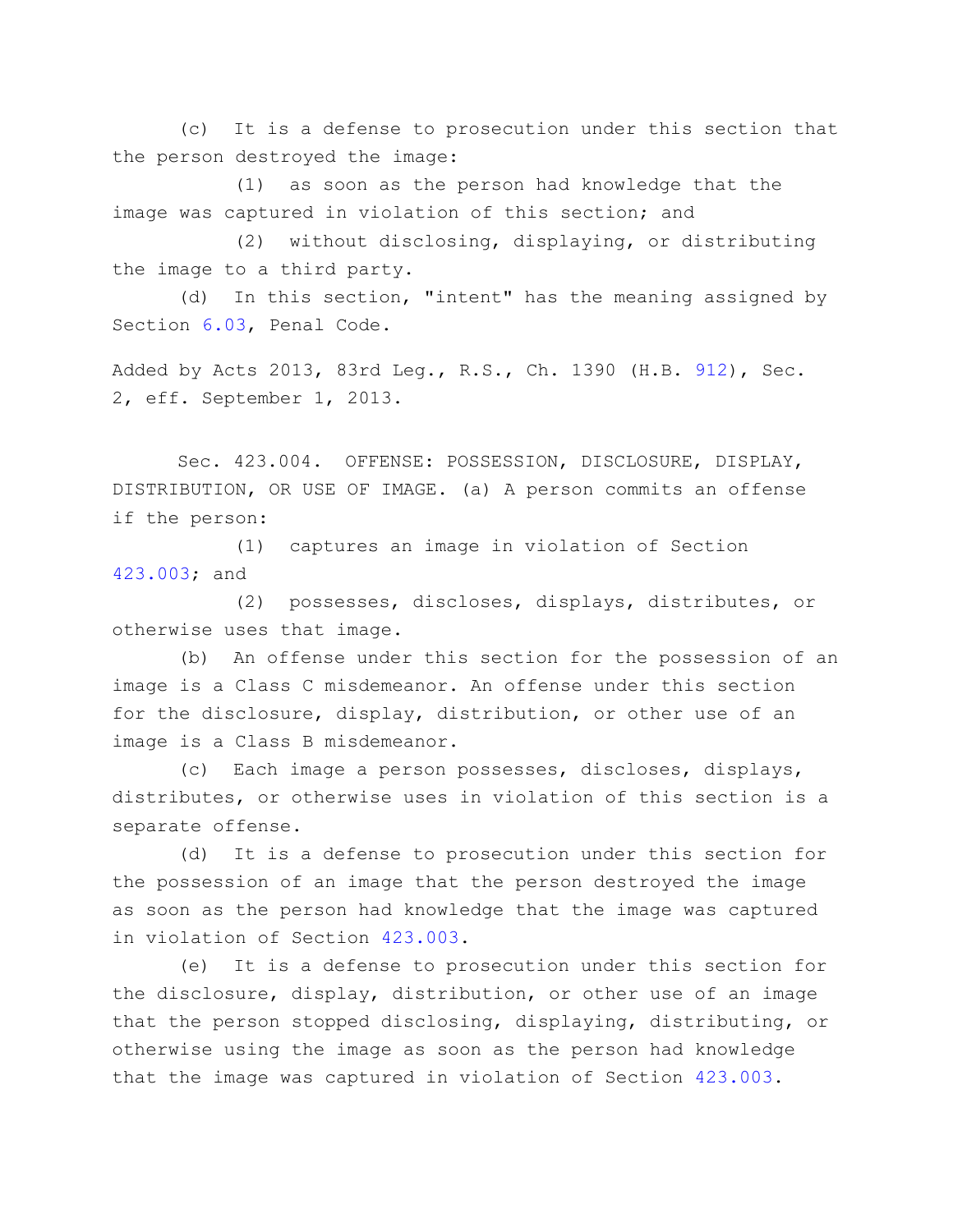Added by Acts 2013, 83rd Leg., R.S., Ch. 1390 (H.B. [912\)](http://www.legis.state.tx.us/tlodocs/83R/billtext/html/HB00912F.HTM), Sec. 2, eff. September 1, 2013.

Sec. 423.0045. OFFENSE: OPERATION OF UNMANNED AIRCRAFT

OVER CRITICAL INFRASTRUCTURE FACILITY. (a) In this section: (1) "Critical infrastructure facility" means: (A) one of the following, if completely enclosed by a fence or other physical barrier that is obviously designed to exclude intruders, or if clearly marked with a sign or signs that are posted on the property, are reasonably likely to come to the attention of intruders, and indicate that entry is forbidden: (i) a petroleum or alumina refinery; (ii) an electrical power generating facility, substation, switching station, or electrical control center; (iii) a chemical, polymer, or rubber manufacturing facility; (iv) a water intake structure, water treatment facility, wastewater treatment plant, or pump station; (v) a natural gas compressor station; (vi) a liquid natural gas terminal or storage facility; (vii) a telecommunications central switching office; (viii) a port, railroad switching yard, trucking terminal, or other freight transportation facility; (ix) a gas processing plant, including a plant used in the processing, treatment, or fractionation of natural gas; (x) a transmission facility used by a federally licensed radio or television station; (xi) a steelmaking facility that uses an electric arc furnace to make steel; or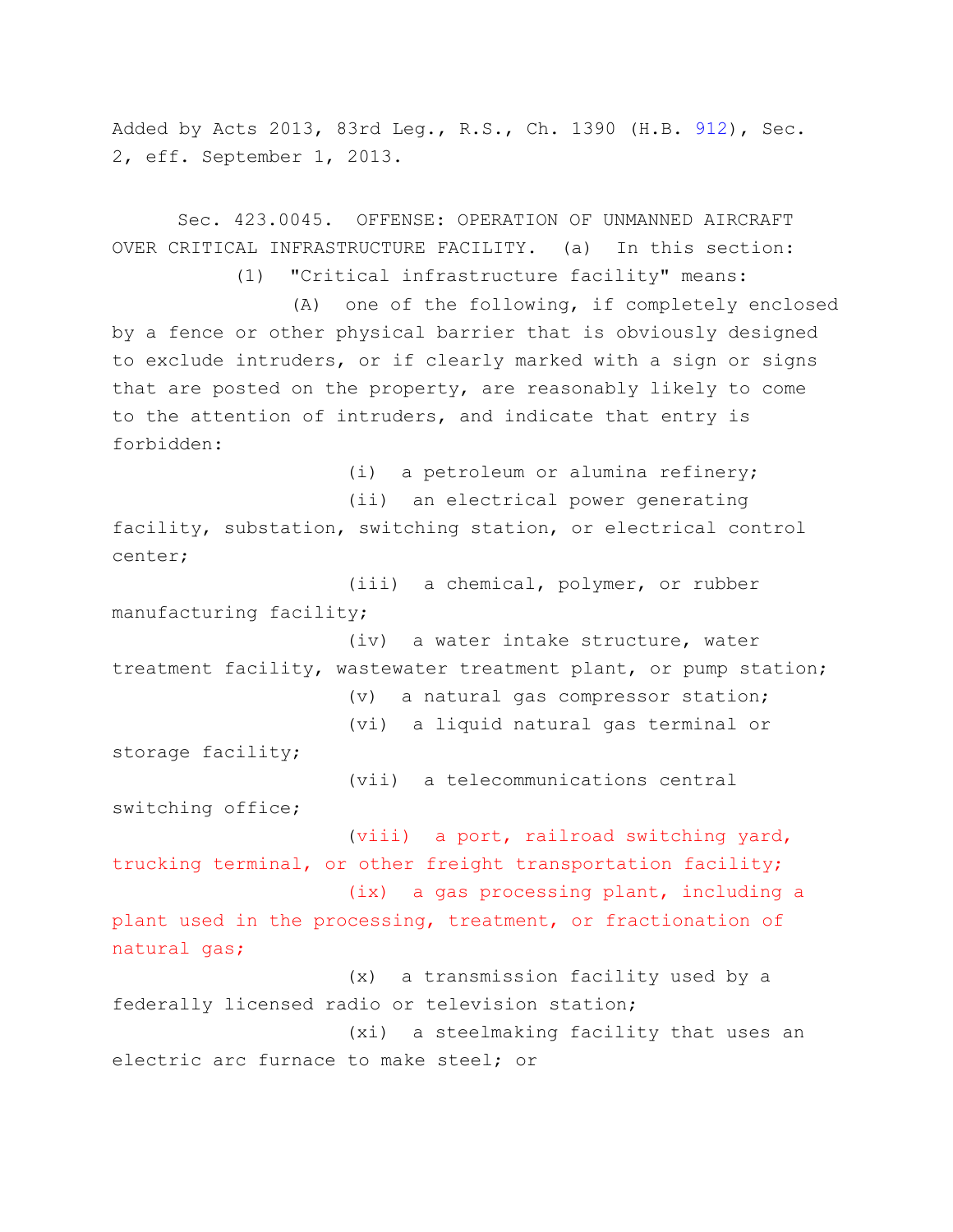(xii) a dam that is classified as a high hazard by the Texas Commission on Environmental Quality; or

(B) any portion of an aboveground oil, gas, or chemical pipeline that is enclosed by a fence or other physical barrier that is obviously designed to exclude intruders.

(2) "Dam" means any barrier, including any appurtenant structures, that is constructed for the purpose of permanently or temporarily impounding water.

(b) A person commits an offense if the person intentionally or knowingly:

(1) operates an unmanned aircraft over a critical infrastructure facility and the unmanned aircraft is not higher than 400 feet above ground level;

(2) allows an unmanned aircraft to make contact with a critical infrastructure facility, including any person or object on the premises of or within the facility; or

(3) allows an unmanned aircraft to come within a distance of a critical infrastructure facility that is close enough to interfere with the operations of or cause a disturbance to the facility.

(c) This section does not apply to conduct described by Subsection (b) that is committed by:

(1) the federal government, the state, or a governmental entity;

(2) a person under contract with or otherwise acting under the direction or on behalf of the federal government, the state, or a governmental entity;

(3) a law enforcement agency;

(4) a person under contract with or otherwise acting under the direction or on behalf of a law enforcement agency;

(5) an owner or operator of the critical infrastructure facility;

(6) a person under contract with or otherwise acting under the direction or on behalf of an owner or operator of the critical infrastructure facility;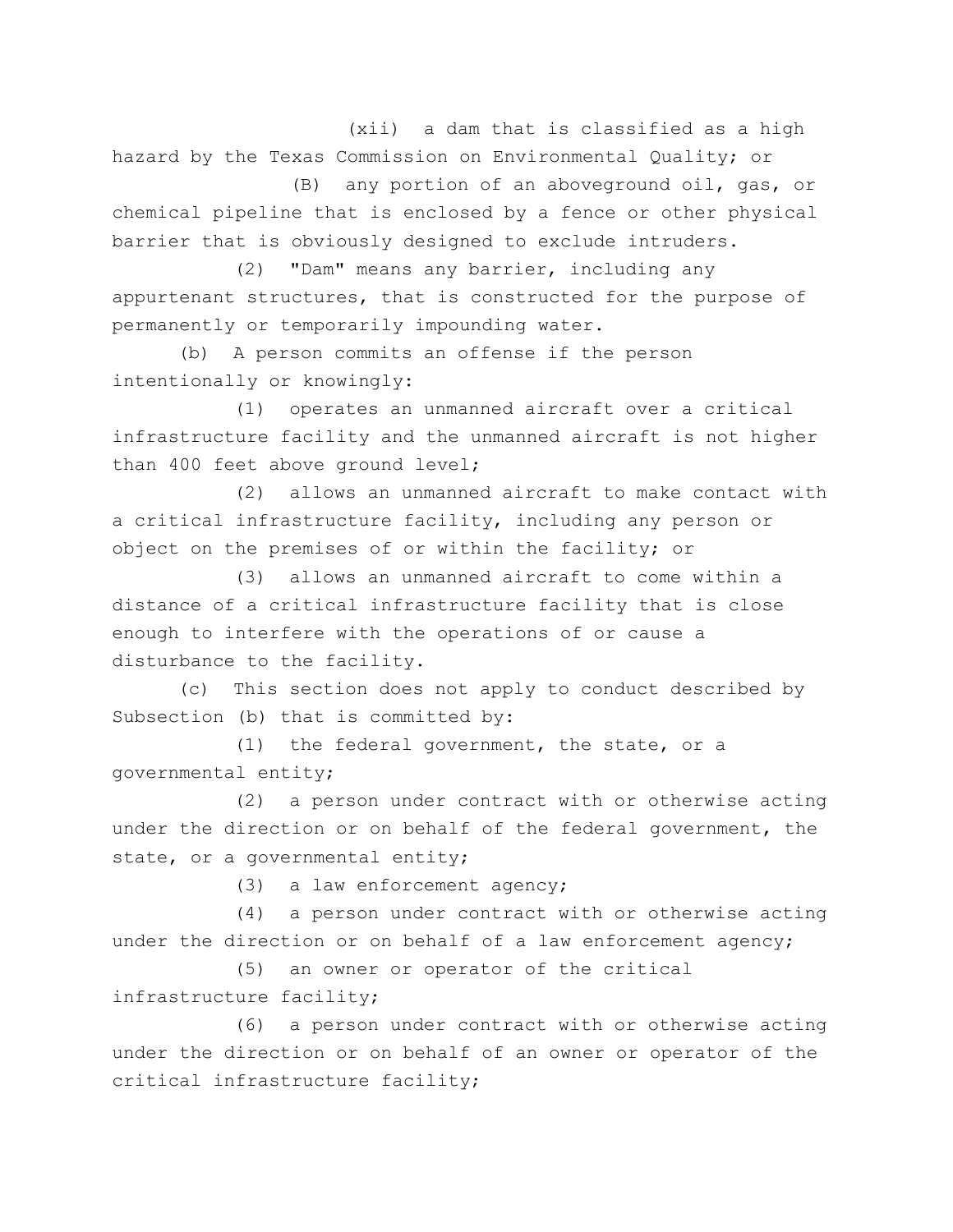(7) a person who has the prior written consent of the owner or operator of the critical infrastructure facility;

(8) the owner or occupant of the property on which the critical infrastructure facility is located or a person who has the prior written consent of the owner or occupant of that property; or

(9) an operator of an unmanned aircraft that is being used for a commercial purpose, if the operator is authorized by the Federal Aviation Administration to conduct operations over that airspace.

(d) An offense under this section is a Class B misdemeanor, except that the offense is a Class A misdemeanor if the actor has previously been convicted under this section.

Added by Acts 2015, 84th Leg., R.S., Ch. 1033 (H.B. [1481\)](http://www.legis.state.tx.us/tlodocs/84R/billtext/html/HB01481F.HTM), Sec. 1, eff. September 1, 2015.

Sec. 423.005. ILLEGALLY OR INCIDENTALLY CAPTURED IMAGES NOT SUBJECT TO DISCLOSURE. (a) Except as otherwise provided by Subsection (b), an image captured in violation of Section [423.003,](http://www.statutes.legis.state.tx.us/GetStatute.aspx?Code=GV&Value=423.003) or an image captured by an unmanned aircraft that was incidental to the lawful capturing of an image:

(1) may not be used as evidence in any criminal or juvenile proceeding, civil action, or administrative proceeding;

(2) is not subject to disclosure, inspection, or copying under Chapter [552;](http://www.statutes.legis.state.tx.us/GetStatute.aspx?Code=GV&Value=552) and

(3) is not subject to discovery, subpoena, or other means of legal compulsion for its release.

(b) An image described by Subsection (a) may be disclosed and used as evidence to prove a violation of this chapter and is subject to discovery, subpoena, or other means of legal compulsion for that purpose.

Added by Acts 2013, 83rd Leg., R.S., Ch. 1390 (H.B. [912\)](http://www.legis.state.tx.us/tlodocs/83R/billtext/html/HB00912F.HTM), Sec. 2, eff. September 1, 2013.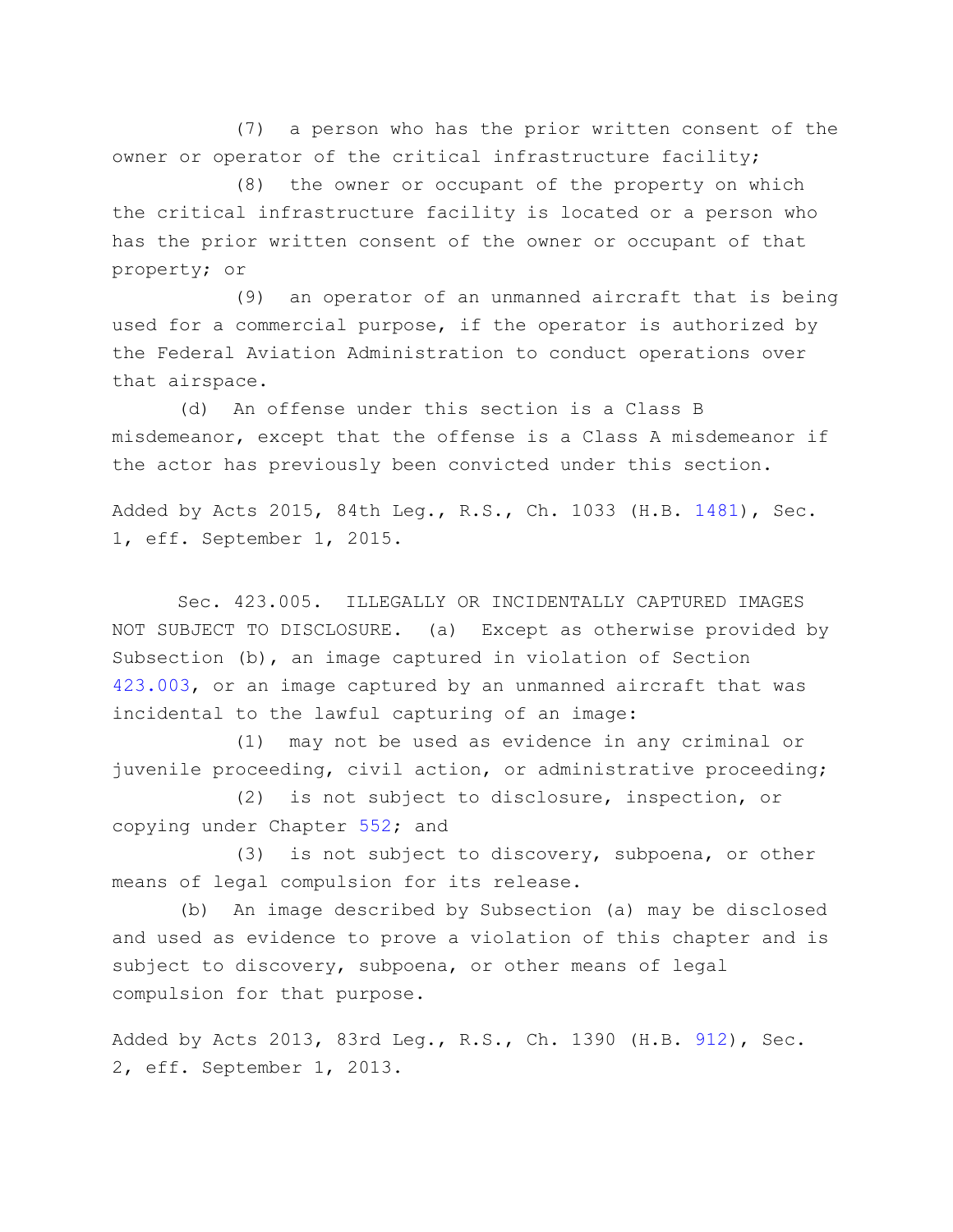Sec. 423.006. CIVIL ACTION. (a) An owner or tenant of privately owned real property located in this state may bring against a person who, in violation of Section 423.003, captured an image of the property or the owner or tenant while on the property an action to:

(1) enjoin a violation or imminent violation of Section [423.003](http://www.statutes.legis.state.tx.us/GetStatute.aspx?Code=GV&Value=423.003) or [423.004;](http://www.statutes.legis.state.tx.us/GetStatute.aspx?Code=GV&Value=423.004)

(2) recover a civil penalty of:

(A) \$5,000 for all images captured in a single episode in violation of Section [423.003;](http://www.statutes.legis.state.tx.us/GetStatute.aspx?Code=GV&Value=423.003) or

(B) \$10,000 for disclosure, display, distribution, or other use of any images captured in a single episode in violation of Section [423.004;](http://www.statutes.legis.state.tx.us/GetStatute.aspx?Code=GV&Value=423.004) or

(3) recover actual damages if the person who captured the image in violation of Section [423.003](http://www.statutes.legis.state.tx.us/GetStatute.aspx?Code=GV&Value=423.003) discloses, displays, or distributes the image with malice.

(b) For purposes of recovering the civil penalty or actual damages under Subsection (a), all owners of a parcel of real property are considered to be a single owner and all tenants of a parcel of real property are considered to be a single tenant.

(c) In this section, "malice" has the meaning assigned by Section [41.001,](http://www.statutes.legis.state.tx.us/GetStatute.aspx?Code=CP&Value=41.001) Civil Practice and Remedies Code.

(d) In addition to any civil penalties authorized under this section, the court shall award court costs and reasonable attorney's fees to the prevailing party.

(e) Venue for an action under this section is governed by Chapter [15,](http://www.statutes.legis.state.tx.us/GetStatute.aspx?Code=CP&Value=15) Civil Practice and Remedies Code.

(f) An action brought under this section must be commenced within two years from the date the image was:

(1) captured in violation of Section [423.003;](http://www.statutes.legis.state.tx.us/GetStatute.aspx?Code=GV&Value=423.003) or

(2) initially disclosed, displayed, distributed, or otherwise used in violation of Section [423.004.](http://www.statutes.legis.state.tx.us/GetStatute.aspx?Code=GV&Value=423.004)

Added by Acts 2013, 83rd Leg., R.S., Ch. 1390 (H.B. [912\)](http://www.legis.state.tx.us/tlodocs/83R/billtext/html/HB00912F.HTM), Sec. 2, eff. September 1, 2013.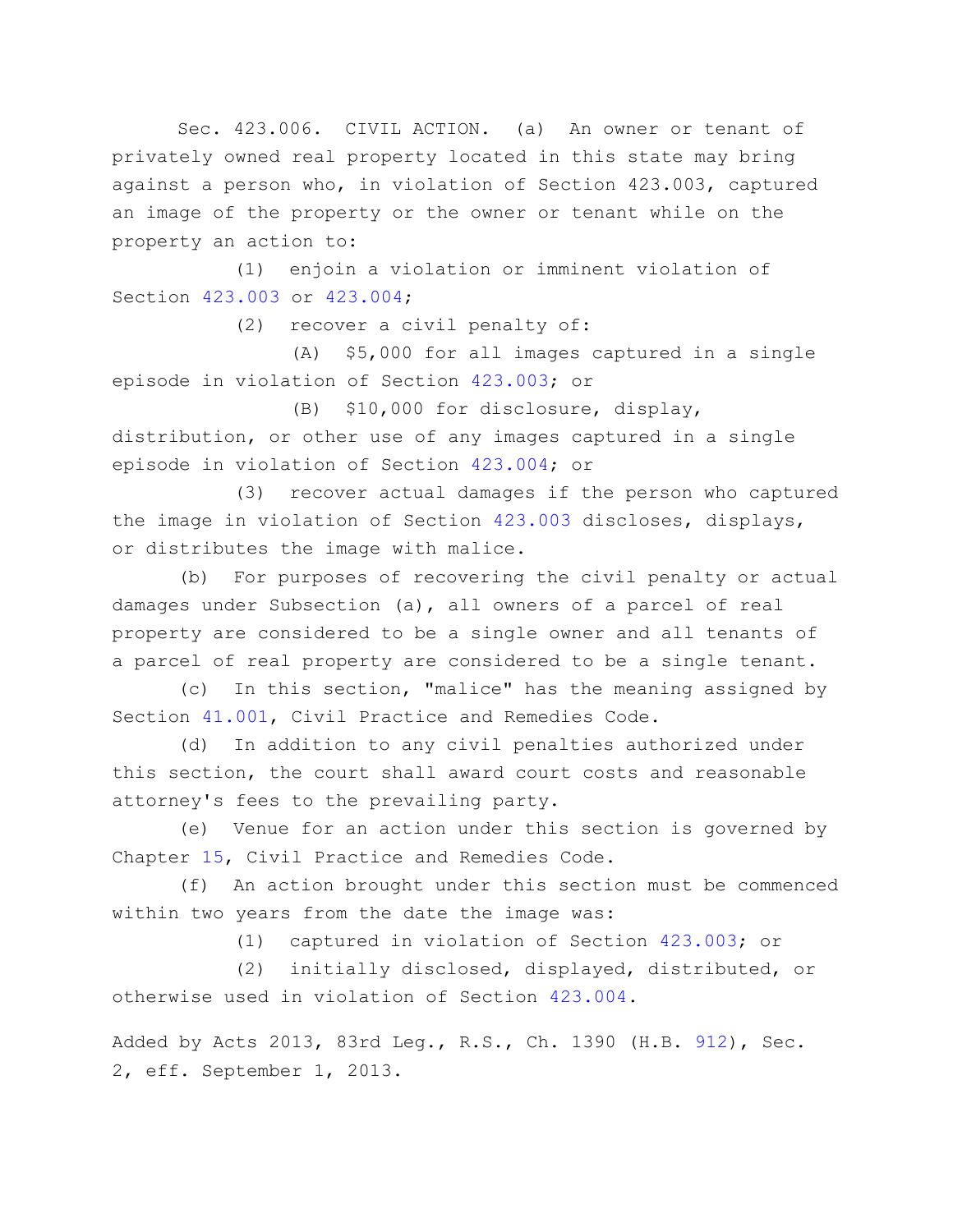Sec. 423.007. RULES FOR USE BY LAW ENFORCEMENT. The Department of Public Safety shall adopt rules and guidelines for use of an unmanned aircraft by a law enforcement authority in this state.

Added by Acts 2013, 83rd Leg., R.S., Ch. 1390 (H.B. [912\)](http://www.legis.state.tx.us/tlodocs/83R/billtext/html/HB00912F.HTM), Sec. 2, eff. September 1, 2013.

Sec. 423.008. REPORTING BY LAW ENFORCEMENT AGENCY. (a) Not earlier than January 1 and not later than January 15 of each odd-numbered year, each state law enforcement agency and each county or municipal law enforcement agency located in a county or municipality, as applicable, with a population greater than 150,000, that used or operated an unmanned aircraft during the preceding 24 months shall issue a written report to the governor, the lieutenant governor, and each member of the legislature and shall:

(1) retain the report for public viewing; and

(2) post the report on the law enforcement agency's publicly accessible website, if one exists.

(b) The report must include:

(1) the number of times an unmanned aircraft was used, organized by date, time, location, and the types of incidents and types of justification for the use;

(2) the number of criminal investigations aided by the use of an unmanned aircraft and a description of how the unmanned aircraft aided each investigation;

(3) the number of times an unmanned aircraft was used for a law enforcement operation other than a criminal investigation, the dates and locations of those operations, and a description of how the unmanned aircraft aided each operation;

(4) the type of information collected on an individual, residence, property, or area that was not the subject of a law enforcement operation and the frequency of the collection of this information; and